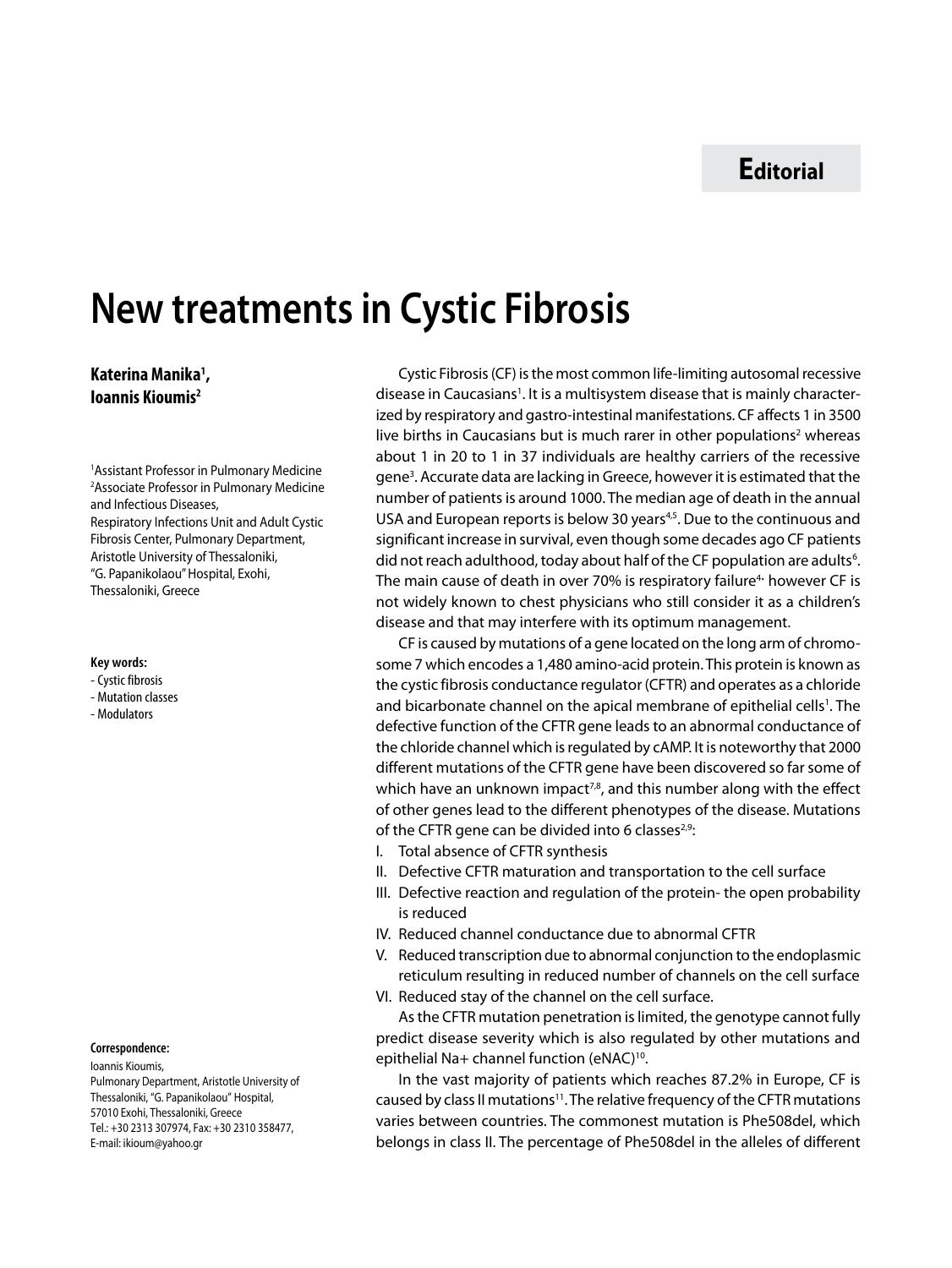European countries ranges from 23.77% in Israel to 81.97% in Denmark<sup>5</sup> and is higher in Northern and Central Europe than in Southern Europe. It is estimated that a very high percentage of CF patients worldwide (up to 45%) are homozygous for this allele<sup>12</sup>. In addition a rarer class III mutation, G551D is quite common in Ireland (8.47%) but rare in Scandinavian countries and Southern Europe. In Greece, the percentage of Phe508del homozygotes is relatively low, about 28%<sup>5</sup>. Furthermore, Greece ranks first in the frequency of 3 out of the 15 commonest mutations in Europe<sup>5</sup>. These two facts render our country quite unique in the distribution of different mutations and that has consequences in the management of the disease, as described below.

The discovery of the CFTR gene in 1989<sup>13</sup> raised hope for the definite cure of the disease by gene therapy which is based on the introduction of the normal CFTR gene by a vector into the abnormal CF epithelial cells<sup>2</sup>. Gene therapy would obviously have two basic advantages: dealing with the root of the disease and being effective in all patients irrespective of their mutation. However it soon became apparent that the route to CF cure was more difficult than initially anticipated. Gene therapy did not turn out to be as easy as once thought due to a number of reasons including the ability of the respiratory epithelium to keep out foreign genetic material, the presence of viral vector receptors on the basolateral but not the apical membrane (where the CFTR is located) and the presence of antibodies<sup>2,14,15</sup>.

The current management of CF is situated on the opposite side of gene therapy and consists of management of symptoms. It includes enzyme replacement therapy, inhaled mucolytic and hyperosmolar solutions, antibiotics administered both systematically and by inhalation, airway clearance techniques, nutritional support and bronchodilators<sup>16</sup>. This multidisciplinary approach in the setting of organized CF centers has literally changed the natural course of the disease. This change is clearly indicated by the median predicted survival, which is the age that 50% of patients is expected to reach in a certain year. Based on the USA CF Foundation, median predicted survival was 28 years in the period 1986-1990 and 39 years in the period 2010-20144 . In addition the median age of death increased by 3 years in the last 15 years (4=CFF). Based on these facts it is realistic to assume that children with CF born today may actually reach the 5<sup>th</sup>-6<sup>th</sup> decade<sup>17</sup>. However current treatments are time-consuming, rendering the every-day life of CF patients extremely difficult while survival is still heavily compromised.

In the recent years a new category of drugs called CFTR modulators have been introduced, thereby opening a new era in the treatment of CF. Modulators are aiming at the abnormal protein in contradiction to gene therapy which aims at the abnormal gene and current treatment which is dealing with CF symptoms<sup>1,2,18</sup>. In this setting treatment is individualized according to the CFTR defect, and the underlying mutation. Three new subcategories of *per os* drugs have been studied in this direction and involve the first 3 mutation classes:

- 1. Agents that promote ribosomal readthrough of nonsense mutations, such as ataluren
- 2. CFTR correctors which improve CFTR trafficking to the cell surface and its function, such as lumacaftor
- 3. CFTR potentiators which increase time of the open state of the channel that is already situated on the cell surface, such as ivacaftor<sup>1,2</sup>.

Ivacaftor, the first modulator that has been approved was considered the most important new drug of 2012<sup>2</sup>. The initial phase II study<sup>19</sup> showed improvement of lung function and of chloride transport both by nasal potential difference and sweat chloride concentration in patients with at least one copy of the G551D mutation. The results were confirmed by two phase III studies. STRIVE<sup>20</sup> in patients above 12 years of age with an  $FEV<sub>1</sub>$  40-90% and ENVISION<sup>21</sup> in patients over 6 years old with an FEV<sub>1</sub> 40-105% showed that in patients with at least one G551D allele ivacaftor resulted in improvement of sweat chloride concentration and pulmonary function within two weeks and also increase in body weight, improvement of quality of life and reduction of exacerbations. These results are sustained after prolonged use so that longer term effects become apparent, i.e. less frequent infection with *P. aeruginosa*, decrease in lung function decline, improvement in glucose tolerance and in growth in children<sup>22,23</sup>.

Unfortunately ivacaftor is effective in a minority of patients. G551D is the most common class III mutation affecting 4% of patients<sup>24</sup>, whereas this percentage is even lower in Greece. In this mutation class the channel is located on the cell surface and with ivacaftor the time it is open increases resulting in adequate chloride transport. Ivacaftor is also indicated for other rarer class III mutations and one class IV mutation, R117H18,25. However administration of ivacaftor in Phe508del homozygous patients did not have positive results (DISCOVER<sup>26</sup>). This observation was rather anticipated since in this case folding and processing of the abnormal protein to the cell surface is problematic whereas ivacaftor improves channel function when it is already in its proper location.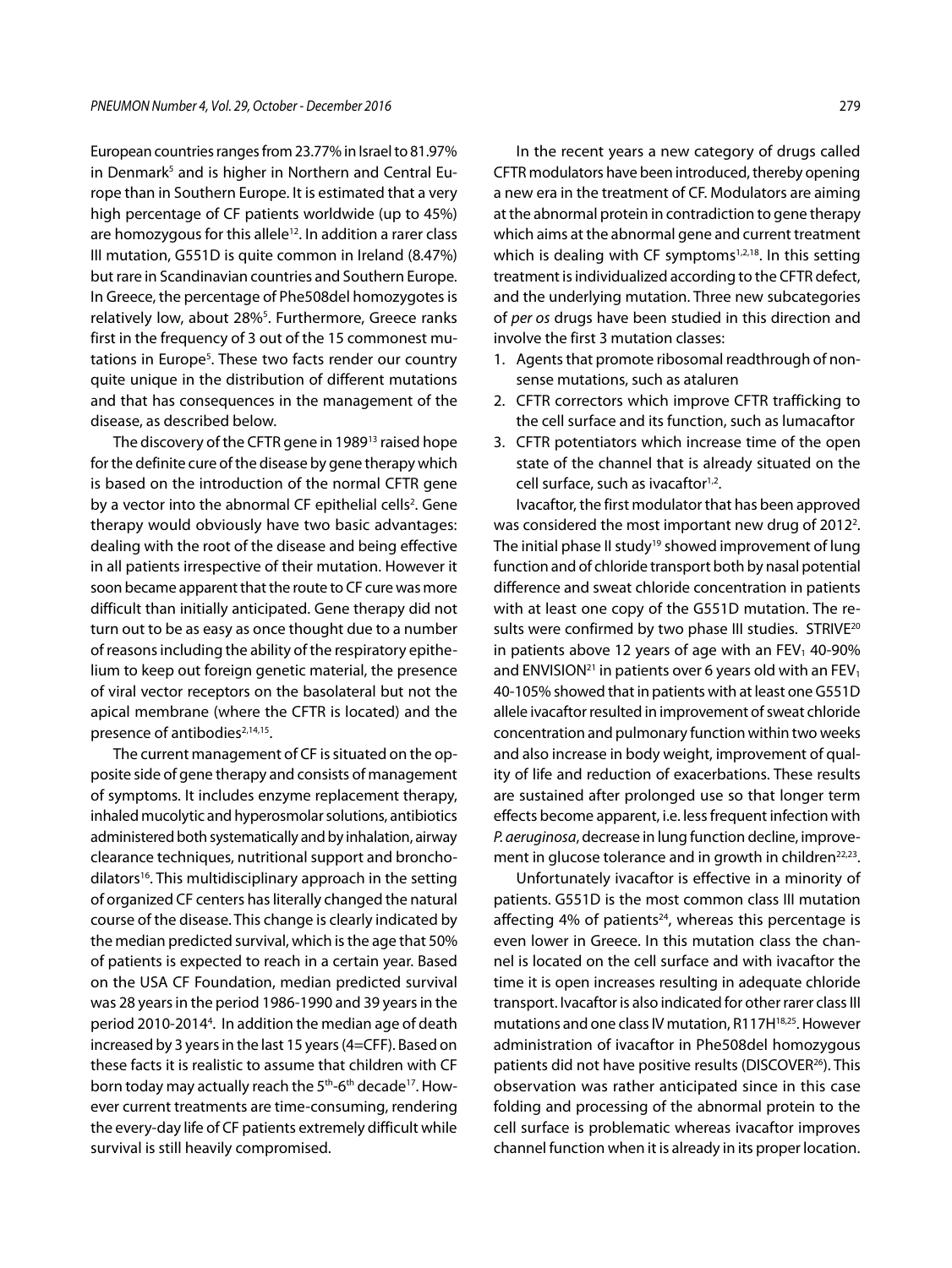Therefore only 7% of CF patients can actually benefit from ivacaftor and the percentage is lower in Greece<sup>18</sup>.

The attempt to restore channel processing to the cell surface in homozygous Phe508del patients led to lumacaftor, a corrector that in vitro improves Phe508del CFTR function. In the initial phase ΙΙa study lumacaftor resulted in a decrease of sweat chloride values but not in improvement of nasal potential difference or lung function<sup>27</sup>. Consequently a phase II study of co-administration of lumacaftor/ ivacaftor in homozygous or heterozygous Phe508del patients was designed in order to estimate the benefit of combined treatment<sup>28</sup>. A small but significant increase in  $FEV<sub>1</sub>$  in homozygotes but not heterozygotes was observed. It should however be noted that the number of heterozygotes was small (27 patietns) and different mutations were included. In any case this study was considered a mile stone in CF treatment as it showed that management of the basic defect in the most common CF mutation was possible.

As a consequence two phase III studies, TRANSPORT and TRAFFIC were performed with moderate results. After 24 weeks of lumacaftor/ ivacaftor in 1108 homozygous Phe508del patients over 12 years of age with mean FEV<sub>1</sub> 61%<sup>29</sup> an improvement of FEV<sub>1</sub> by 2.6-4% (primary endpoint) was observed. This small increase was observed in all patient groups regardless of age, lung disease severity, gender and chronic *P. aeruginosa* infection. In addition exacerbation rate was reduced by 30-39% and BMI improved. Lumacaftor/ ivacaftor was well tolerated and rate of discontinuation due to an adverse event was 4.2% among patients who received the drugs versus 1.6% among those who received placebo.

Although improvement of pulmonary function in TRANSPORT and TRAFFIC was statistically significant, it was so small that its clinical relevance is doubtful. However reduction of exacerbation rate and BMI increase were considered adequate and the lumacaftor/ivacaftor combination was approved by the FDA on July  $2^{nd}$ , 2015 for homozygous Phe508del patients over 12 years of age. Therefore the first modulator treatment for almost half the CF population worldwide is now available<sup>18</sup>. However the high cost of this treatment (around 300.000 dollars per year) raises important considerations regarding its availability<sup>30</sup>. In any case, approval of the lumacaftor/ ivacaftor combination opens a new era in CF treatment and several clinical studies with other correctors and potentiators are underway for homozygous and heterozygous Phe508del patients<sup>18</sup>.

Regarding CFTR class I mutations which affect about

10% of the CF population approval of another modulator is not far away<sup>1,2</sup>. In class I mutations, protein synthesis is terminated before it reaches its full length, due to a premature termination codon in mRNA. The first drugs used for this class were aminoglycosides (31=ισπ 18). However, toxicity and parenteral way of administration contributed to an unfavorable profile, while benefits were not universal<sup>32,33</sup>. A synthetic alternative is ataluren which has already been approved for patients with Duchenne muscular dystrophy due to a stop codon<sup>2,34</sup>. After phase II studies according to which ataluren was proven safe and well tolerated<sup>35-38</sup>, a phase III study was published in 201439. This study included 238 patients with at least one class I mutation, aged over 6 years. No significant difference in pulmonary function or exacerbation rate between ataluren and placebo was observed. Nevertheless, in the subgroup not receiving inhaled tobramycin a statistically significant improvement of the above parameters was detected. The authors hypothesized that tobramycin may interfere with ataluren's mechanism of action thus ataluren without co-administration of tobramycin is currently being studied in a new phase III study.

Introduction of modulators in the treatment of CF is a significant step forward for all inherited diseases for a number of reasons. First, modulators are directed at the immediate effects of the abnormal CFTR changing the channel function in a minority of patients who already hope for a much better quality of life and survival. Second, they give a boost of optimism to the majority of the CF population while new combination approaches are underway. Third, they change the way of thinking in CF management based on personalized medicine. Finally, they prove that effective management of the genetic defect in CF is possible and hopefully new drugs and new strategies will be able to reverse the natural cause of the disease, rendering CF an inherited disease without a life-limiting outcome.

## **REFERENCES**

- 1. Lane MA, Doe SJ. A new era in the treatment of cystic fibrosis. Clin Med 2014;14:76-8.
- 2. Bosch B, De Boeck KD. Searching for a cure for cystic fibrosis. A 25-year quest in a nutshell. Eur J Pediatr 2016;175:1-8.
- 3. Quintana-Gallego E, Delgado-Pecellín I, Calero Acuña C. CFTR protein repair therapy in cystic fibrosis. Arch Bronconeumol 2014;50:146-50.
- 4. Cystic Fibrosis Foundation Patient Registry. 2014 Annual Data Report. Bethesda, Maryland, 2015.
- 5. European Cystic Fibrosis Society Patient Registry. Annual data